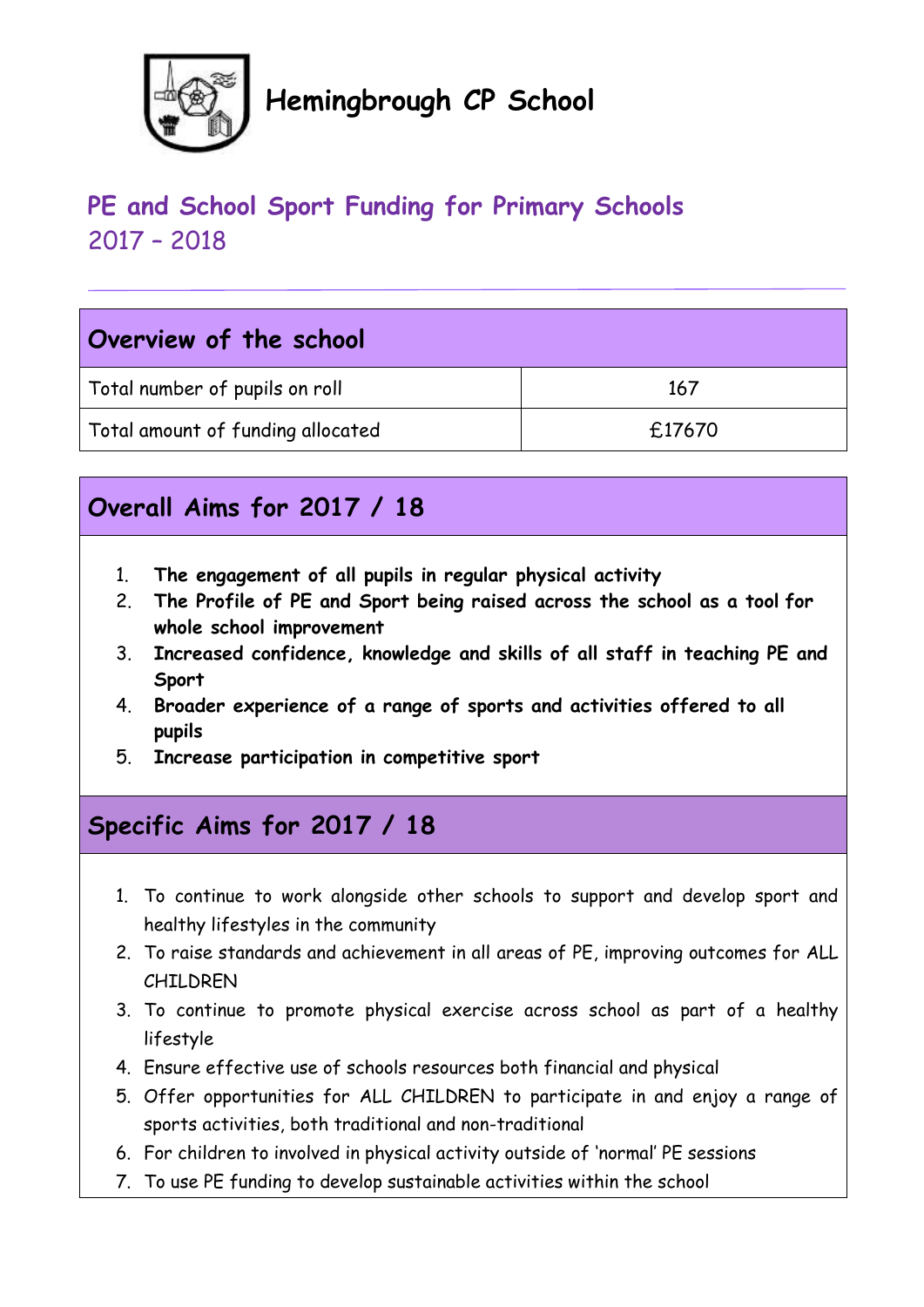- 8. To increase participation in, and enthusiasm for, PE and sporting activities across the school both competitively and non-competitively, within and beyond school
- 9. To further develop the skills, knowledge and confidence of our school staff in delivering Sports and PE Curriculum
- 10. To provide quality equipment and resources to enrich and enhance PE and Sports activities
- 11. To provide Sports Science sessions for KS2 to gain greater understanding of how the body works during exercise and how physical activity and good nutrition promote healthy lifestyles

#### **In addition, to fulfil its aims, the school also intends to:**

- 1. Encourage all staff to lead an extra-curricular PE / sporting activity during the school year
- 2. Work collaboratively with cluster schools to develop sporting activities and hold a range of sporting events
- 3. Continue House Days and School Sports week to highlight and encourage sports within our curriculum
- 4. Include PE and healthy lifestyles on the SDP
- 5. Promote further sports and PE opportunities for both gifted and talented and SEND children

### **Breakdown of Funding / Resource Allocation**

| <b>Action</b>                  | <b>Funds Allocated</b> | <b>Key Indicator</b> |
|--------------------------------|------------------------|----------------------|
| Sporting Start to              | £750                   | 2, 4, 5              |
| run/organise cluster events    |                        |                      |
| Fund 4 school sports           | £240                   | 2, 4                 |
| councillors                    |                        |                      |
| <b>Employ specialist Dance</b> | £2000                  | 1, 3, 4              |
| teacher (inc. after school     |                        |                      |
| club)                          |                        |                      |
| Employ specialist coach to     | £1800                  | 1, 3, 4              |
| deliver CPD, PE sessions,      |                        |                      |
| particularly in Gym and run an |                        |                      |
| after school club              |                        |                      |
| Staff CPD                      | £300                   | 3                    |
| Leadership & Management        | £200                   | 2, 3                 |
| Purchase Climbing /            | £2150                  | 4                    |
| <b>Traversing Wall</b>         |                        |                      |
| Equipment & Resources (to      | £300                   | 1, 2, 3, 4           |
| include bus costs to events)   |                        |                      |
| Provide after school, staff    |                        | 2, 3, 4              |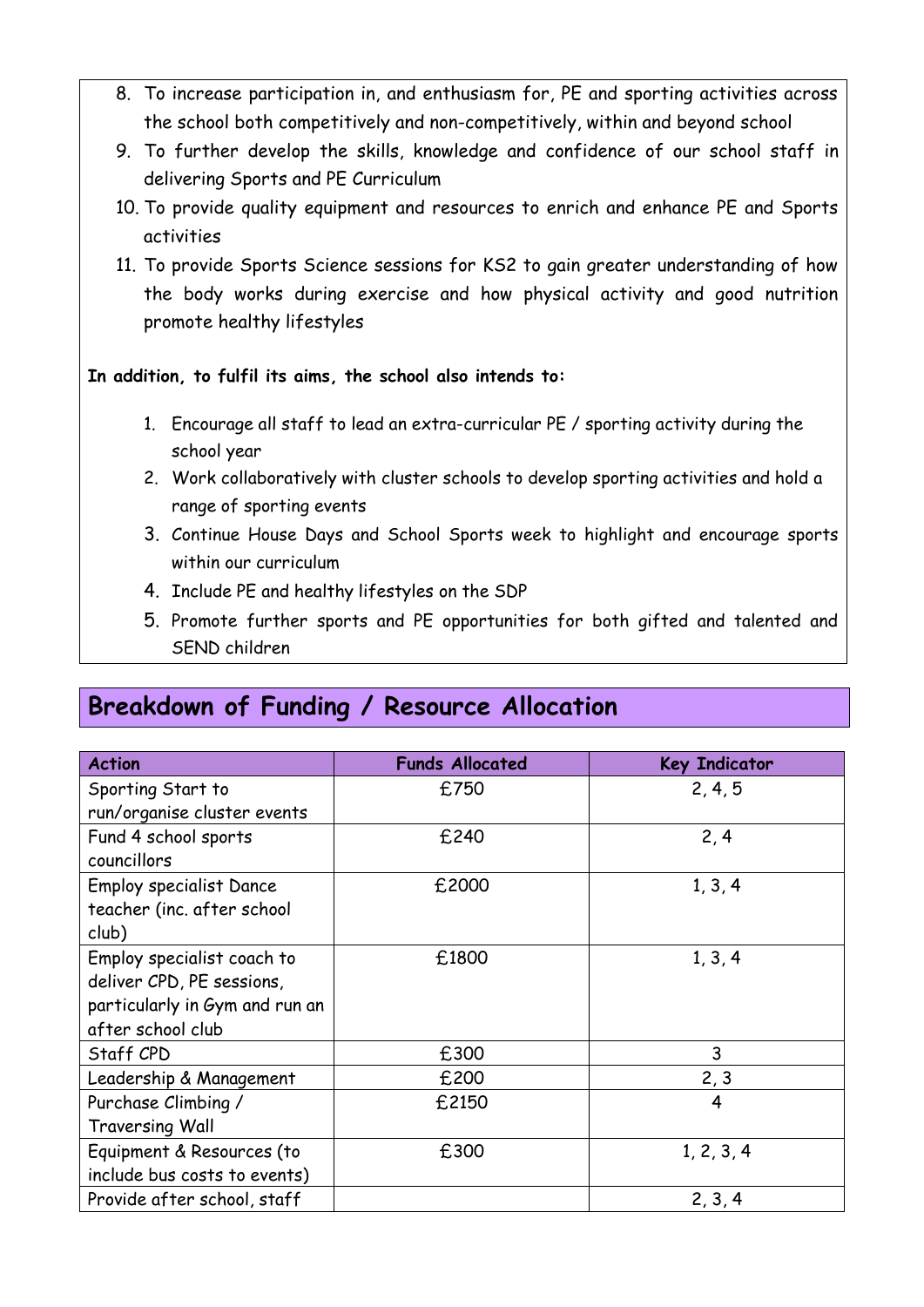| led clubs                   |       |         |
|-----------------------------|-------|---------|
| Sports Science sessions     | £1560 | 1, 2, 4 |
| Daily Mile Track            | £8000 | 1, 2, 4 |
| Koboca Assessment Tool      | £279  | 2, 3    |
| Visit to Sports Institute - | £100  | 2, 3, 4 |
| Sheffield                   |       |         |

**TOTAL SPEND £17679**

### **Success Criteria**

- School provides good value for money within PE curriculum and beyond
- Participation in sports clubs continues to increase
- All children have equal access to a range of activities both in and out of school
- Children are enthusiastic about and enjoy a range of PE and sporting activities
- Observation / learning walks show that the knowledge and confidence of all school staff has increased
- Standards of teaching and learning are at least good across the school
- Children make appropriate progress in PE
- Children have a good understanding of the need for a healthy lifestyle
- Increased number of children engaged in competitive sports
- Children are active at playtimes and other times of the school day, making us of equipment and resources provided

### **Evaluation / Impact of PE & School Sports Funding 2016 - 2017**

This report is written against the five key indicators in which it is expected the school should see an improvement.

#### **1. The engagement of all pupils in regular physical activity**

All children take part in two sessions of PE as part of the National Curriculum each week. All Key Stage 2 children also have the opportunity to take part in swimming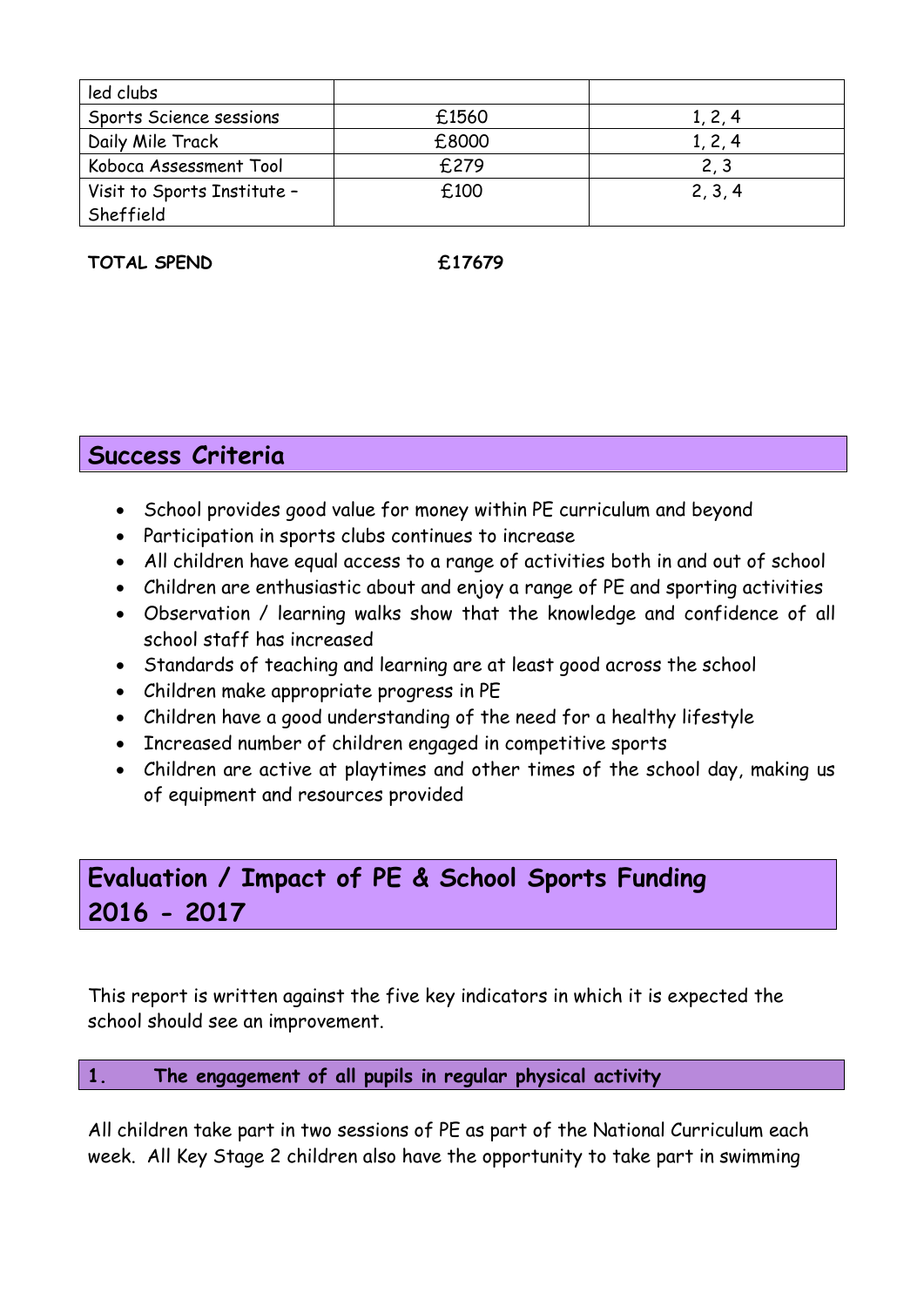activities at the local high school. The school employs a specialist Dance Teacher and Gym Coach to ensure high quality teaching and learning for all pupils in these areas.

Playground sports equipment purchased has allowed all children to actively participate in PE and sports activities over play and lunchtimes. Children tell us through a whole school survey and 'Pupil Voice' that they enjoy PE activities and using the equipment purchased this year. Children enjoy taking part in Active8 each day.

It has also been noted that all children, but in particular boys, have changed their attitudes towards dance and gym sessions. They are less embarrassed and more positive about, and willing to take part, in these activities, noticeably enjoying the opportunities offered. In gym children are able to experience a wider variety of skills and techniques, take controlled risks and overcome fear, hence increasing selfesteem through achievement.

Changes in lunchtime behaviour have also been noted since the introduction of the playground equipment. Children will also be able to take full advantage of the new goal posts purchased within school and they will also be fully utilised by the local under 9's football team during training and matches, engaging children both in and out of school. By offering our venue the football club is more accessible to all families as barriers such as transport issues are removed. We also use the funding to pay for additional clubs, this includes Gym, Dance and York City Football to enable all children to participate, overcoming financial barriers.

#### **Our children say**

"PE lessons are amazing and fun!" "It's a fun and healthy subject" "You do lots of sports" "I love PE because you can get involved"

#### **Our staff say**

"All children enjoy Gym because they are encouraged to do different activities"

"The children are always fully engaged in PE"

"Teachers are good at engaging children"

"Even children with difficulties smile and try"

#### 2. **The Profile of PE and Sport being raised across the school as a tool for whole school improvement**

PE and Sport are considered a high priority within the school. Each year we hold a house PE day which includes all children. The nature of the day alters each year to maintain interest and excitement. We hold an annual fun run and take part in Sports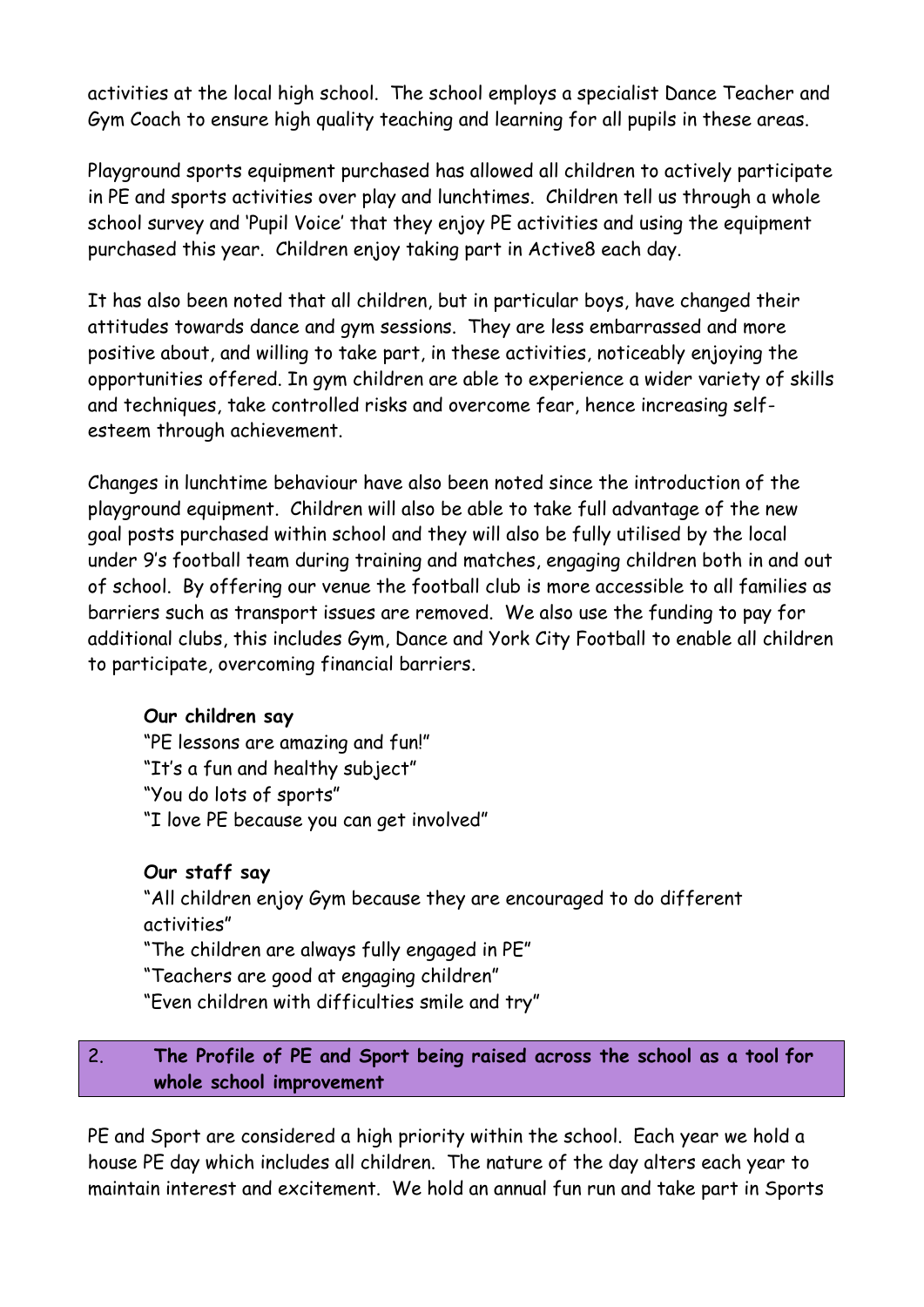Relief each year. We also encourage parents to become involved. This year our whole school sponsored event will be a Danceathon, again involving parents. All children from EYFS to Year 6 take part in these activities. Children's achievements across PE and Sport are celebrated in our whole school endeavour assemblies and on the school website.

Through 'Sporting Start' the school has 4 sports leaders who, amongst other things, organise and lead sports sessions for differing age groups one lunchtime each week. We also have three children involved in a gifted and talented programme with our cluster schools.

Our school PE leader regularly tracks and monitors attainment and progress in PE across the school, producing a termly subject summary which is shared with staff and governors. The analysis of strengths and areas for improvement are addressed and contribute to future teaching and learning and in planning relevant CPD, both internally and through external providers (where available). PE has also been a feature of our SDP and is regularly discussed during staff meetings.

The profile of PE is also raised by offering a range of after school clubs run by school staff throughout the year which include all year groups at differing times. Clubs include Gym, Rounders, Football, Dance, Netball, Freddy Fit, Tri-golf, Running, Fast Feet, Target Sports.

63% of children have taken part in after school clubs this year. Our children think Sports and PE is important, they say:

"It is important to exercise" "It gets you active" "It makes your bones strong" "It's good to be outside" "You can learn from it" "It helps your body develop" "It keeps you awake in school" "It gets you involved in new sports" "Sports like swimming can help you save lives"

#### 3. **Increased confidence, knowledge and skills of all staff in teaching PE and Sport**

Staff highlighted gym and dance as areas in which they felt least confident to teach. As such, we employ both dance and gym specialists who not only support teaching and learning of children, but provide invaluable first hand CPD experiences to staff who take part in sessions and team teach during each session. The specialists offer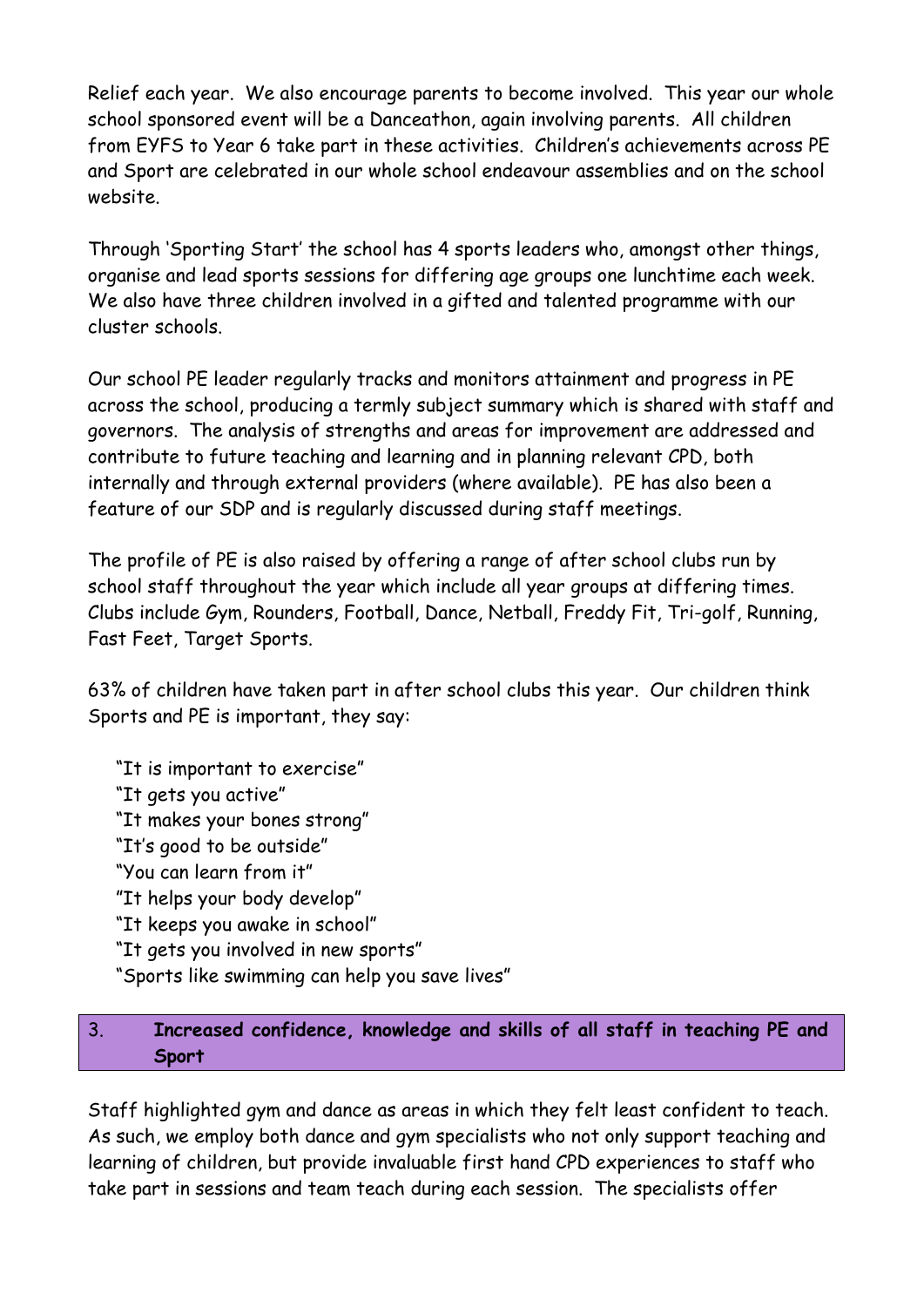advice and support to staff where necessary enabling staff to use techniques and skills within their own lessons.

All school staff are highly supportive of each other and offer in house CPD in sports which they are knowledgeable in, or participate in personally. For example a number of staff are keen, experienced and skilful netballers therefore these skills are fully utilised within school.

Only 3 pupils across the whole school are working below the expected standard in PE. These 3 children have severe physical difficulties. Our staff say:

"I feel more confident in teaching through working alongside Mark and Sally" Skills and strengths identified through the staff survey include: Fitness, Swimming, Games, Athletics, Football, Netball, Hockey

#### **4. Broader experience of a range of sports and activities offered to all pupils**

School has purchased a range of sports equipment, both traditional and nontraditional. These are used by all classes (and after school clubs) to broaden children's experiences and fostering opportunities for children to try out a range of sports therefore giving greater opportunity to find a sport which they enjoy or excel in. They also ensure all children, including SEND children, can actively engage and participate with their peers in PE and Sports activities. These include: New Age Kurling, Boccia, Archery, Handball, Lacrosse and Floor Lacrosse and Basketball. These sports are used throughout the year as part of skills progression work in PE as well as at Sports Day and House PE Days.

School has a link with the local bowls club who offer an after school club to our children, it also links with the local netball club who use our facilities and advertise their service to our pupils.

#### **5. Increase participation in competitive sport**

As a cluster of schools we employ a company called 'Sporting Start' to organise, deliver and run inter schools competitions. Since September 2016 52% of children across the school (all ages and abilities) have taken part in some form of competitive sports against cluster schools. Within school, through Sports Day, Fun Run and House PE Day, 100% of children have taken part in competitive sport.